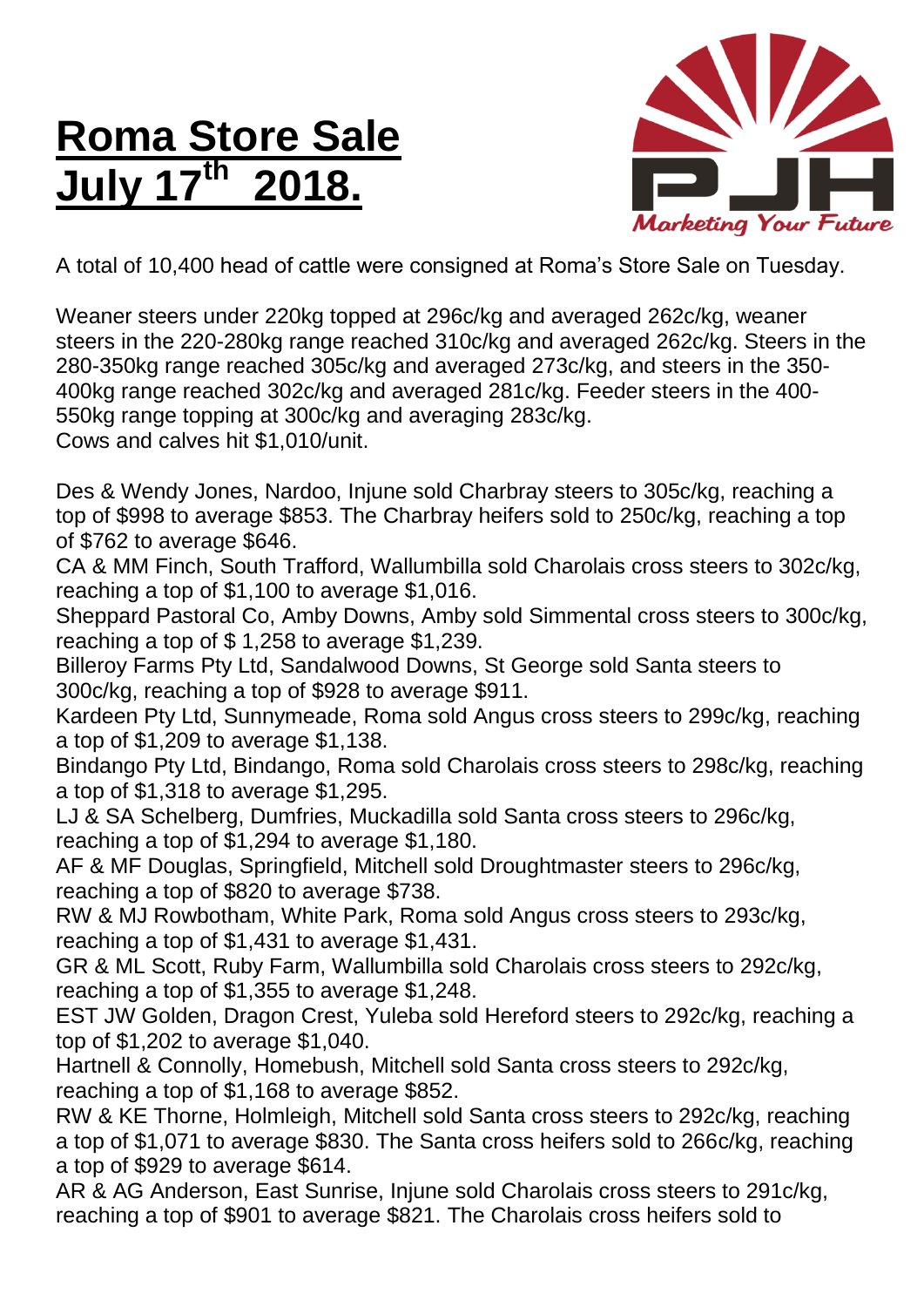237c/kg, reaching a top of \$709 to average \$639.

G & L Smith, Iona, Wallumbilla sold Brangus cross steers to 286c/kg, reaching a top of \$1,114 to average \$1,097.

I & M Campbell, St Lucia, Boulia sold Brangus cross steers to 285c/kg, reaching a top of \$1,262 to average \$982.

Dart Pastoral Co, Thirlstone, Roma sold Droughtmaster steers to 284c/kg, reaching a top of \$907 to average \$860.

Col H Thompson, Shadowlands, Wallumbilla sold Charolais cross steers to 284c/kg, reaching a top of \$737 to average \$737.

Mt Cornish Grazing Co, Mount Cornish, Muttaburra sold Santa steers to 280c/kg, reaching a top of \$990 to average \$819. The Santa heifers sold to 242c/kg, reaching a top of \$716 to average \$603.

JF & JM Walsh, Wilgalands, Roma sold Hereford steers to 280c/kg, reaching a top of \$845 to average \$680.

Supawick Pty Ltd, Ascot Downs, Barcaldine sold Charolais cross steers to 279c/kg, reaching a top of \$678 to average \$581.

Stinson Pastoral Co, Roma sold Angus cross steers to 278c/kg, reaching a top of \$766 to average \$725.

Malabar Holdings Pty Ltd, Arlington, Mitchell sold Charolais cross steers to 274c/kg, reaching a top of \$959 to average \$816.

Heifers under 220kg topped at 232c/kg and averaged 207c/kg, while heifers in the 220 – 280kg range topped at 250c/kg and averaged 217c/kg. Heifers in the 280- 350kg range topped at 272c/kg, averaging 236c/kg. Heifers in the 350-450kg range topped at 278c/kg, averaging 249c/kg.

Bethungra Trust, Bethungra Park, Condamine sold Charolais cross heifers to 270c/kg, reaching a top of \$978 to average \$831.

CJ Bishop sold Angus cross heifers to 270c/kg, reaching a top of \$828 to average \$739.

S & L Reiser, Tocal, Mitchell sold Charolais heifers to 252c/kg, reaching a top of \$807 to average \$807.

Cows in the 300-400kg range reached 220c/kg and averaged 164c/kg, while cows in the 400kg-500kg range reached 256c/kg and averaged 195c/kg. Cows over 500kg topped at 251c/kg, averaging 234c/kg.

*PJH sell 2 nd position next week.*

*Please be aware that all cattle being sold must be accompanied by a National Cattle Health Declaration as well as NVD*